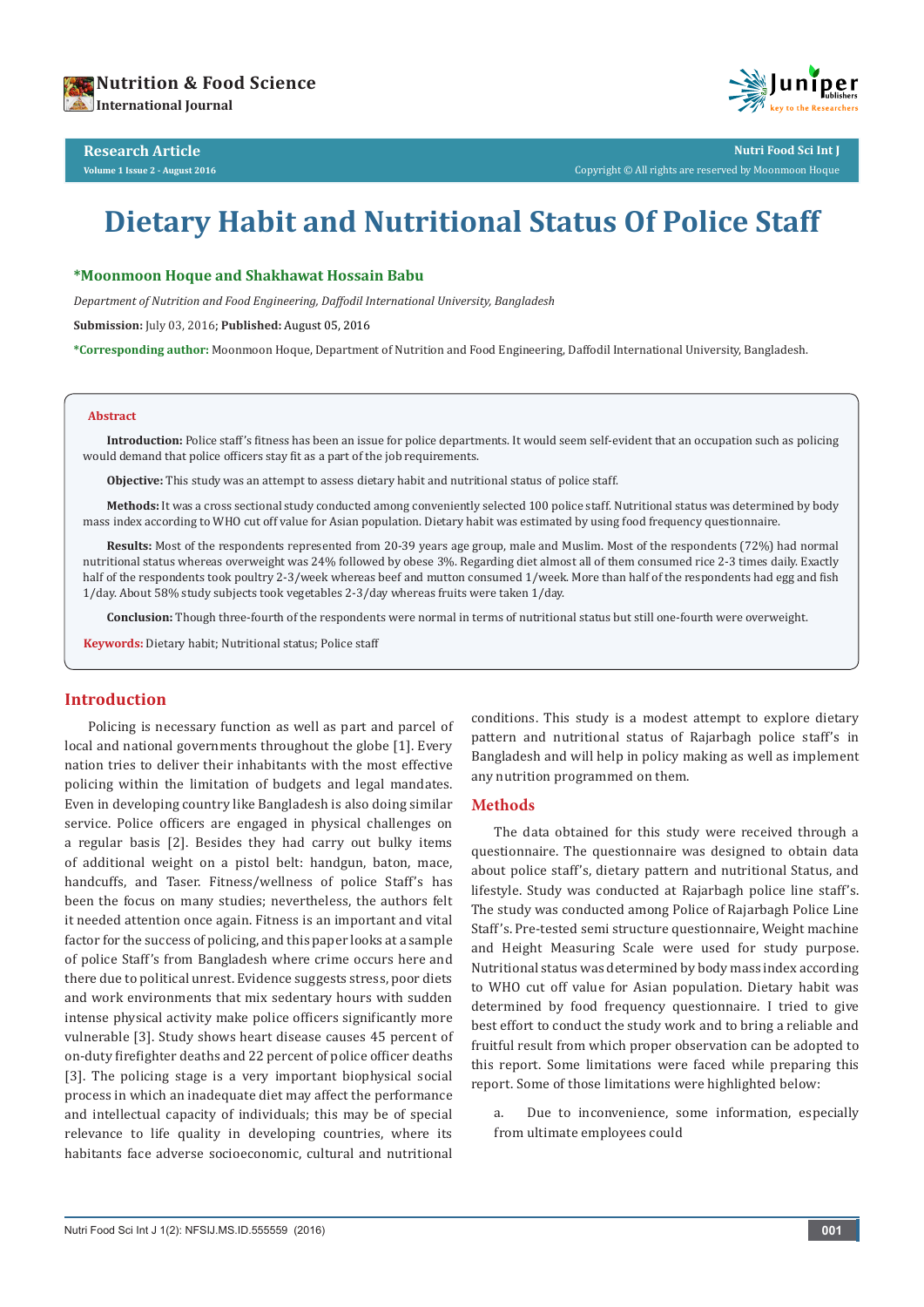b. not be collected.

c. One of the major limitations was shortage of time. Since the officials had no enough

d. time to respond toward my query but they had tried their best to help me to provide

e. information.

f. Questionnaire was not filled up properly which occur insufficient of data.

g. Sometime they were very busy about own duties.

#### **Results**

**Table 1:** Socio-demographic distribution of the respondents.

| Age group in year            | Percentage |  |  |  |
|------------------------------|------------|--|--|--|
| 20-29                        | 38         |  |  |  |
| 30-39                        | 37         |  |  |  |
| 40-49                        | 19         |  |  |  |
| 50-59                        | 6          |  |  |  |
| <b>Sex</b>                   |            |  |  |  |
| Male                         | 92         |  |  |  |
| Female                       | 8          |  |  |  |
| Religion                     |            |  |  |  |
| Muslim                       | 87         |  |  |  |
| Hindu                        | 13         |  |  |  |
| <b>Family member</b>         |            |  |  |  |
| $2 - 4$                      | 35         |  |  |  |
| $5 - 7$                      | 40         |  |  |  |
| $8 - 10$                     | 17         |  |  |  |
| $11 - 13$                    | 8          |  |  |  |
| Monthly family income in BDT |            |  |  |  |
| 15000-34000                  | 49         |  |  |  |
| 35000-54000                  | 30         |  |  |  |
| 55000-74000                  | 13         |  |  |  |
| >75000                       | 8          |  |  |  |

**Table 2:** Nutritional status of respondents.

| <b>Nutritional Status</b> | Percentage |  |  |
|---------------------------|------------|--|--|
| Underweight               |            |  |  |
| Normal                    | 72         |  |  |
| Overweight                | 24         |  |  |
| <b>Obese</b>              | 3          |  |  |

| <b>Food Item</b> | $2 - 3/d$      | 1/d          | $2 - 3/w$    | 1/w              | <b>Never</b>   |
|------------------|----------------|--------------|--------------|------------------|----------------|
| Rice             | 99             | $\mathbf{1}$ | $\mathbf{0}$ | $\boldsymbol{0}$ | $\mathbf{0}$   |
| Rice flour       | $\mathbf{0}$   | 32           | 21           | 42               | 5              |
| <b>Bread</b>     | 7              | 57           | 11           | 24               | $\mathbf{1}$   |
| Potato           | 13             | 40           | 12           | 28               | 7              |
| Poultry          | 3              | 8            | 50           | 35               | $\overline{4}$ |
| Beef             | $\overline{2}$ | 18           | 24           | 49               | 7              |
| Mutton           | $\overline{4}$ | 5            | 28           | 57               | 6              |
| Egg              | 3              | 57           | 14           | 23               | 3              |
| Fish             | 6              | 52           | 27           | 13               | $\overline{2}$ |
| Milk             | $\overline{2}$ | 24           | 43           | 25               | 6              |
| Nut              | $\mathbf{1}$   | 15           | 48           | 30               | 6              |
| Vegetables       | 58             | 24           | 7            | 10               | $\mathbf{1}$   |
| Fruits           | 24             | 51           | 16           | 7                | $\overline{2}$ |
| Rich food        | 12             | 36           | 17           | 29               | 6              |
| Noodles          | $\overline{2}$ | 7            | 42           | 34               | 15             |
| Singara          | 7              | 42           | 26           | 16               | 9              |
| Sweet biscuits   | 8              | 17           | 35           | 29               | 11             |
| Cold drinks      | 6              | 12           | 43           | 34               | 5              |

Table 1 shows 38%, 37% and 19% respondents belonged to 20-29, 30-39 and 40-49 years age group respectively. Male and female were 92% and 8%. Most of them were Muslim. About 35%, 40% and 17% respondents had 2-4, 5-7, 8-10 family members. Nearly half of the respondent's family members earned monthly 15000-34000 BDT followed by 30% earned 35000-54000 BDT. Table 2 Nutritional status of respondents. Table 2 shows most of the respondents (72%) had normal nutritional status whereas overweight was 24% followed by obese 3% and underweight negligible. Table 3 Dietary intake pattern of respondents.

Table 3 shows almost all of them consumed rice 2-3 times daily. On the contrary nobody took rice flour 2-3 times every day. More than half of the respondents had bread 1 time per day. About 40% study subjects consumed potato 1/day. Exactly half of the respondents took poultry 2-3/week whereas beef and mutton consumed 1/week. More than half of the respondents had egg and fish 1/day. Around 40% respondents consumed milk and nut 2-3/week. About 58% study subjects took vegetables 2-3/day whereas fruits were taken 1/day.

### **Discussion**

Nutrition is the foundation of good health; health is the foundation of all happiness, skill, performance etc. The present study found most of the police staff were normal BMI. On the contrary majority of the police personnel in Kota Kinabalu was overweight (54.9%) and having high body fat percentage (51.6%). All the respondents had sedentary lifestyles [4]. Mean BMI of police personnel (27.75  $\pm$  4.28 kg/m<sup>2</sup>) was almost similar with the study conducted by Ramey et al., [5] with mean